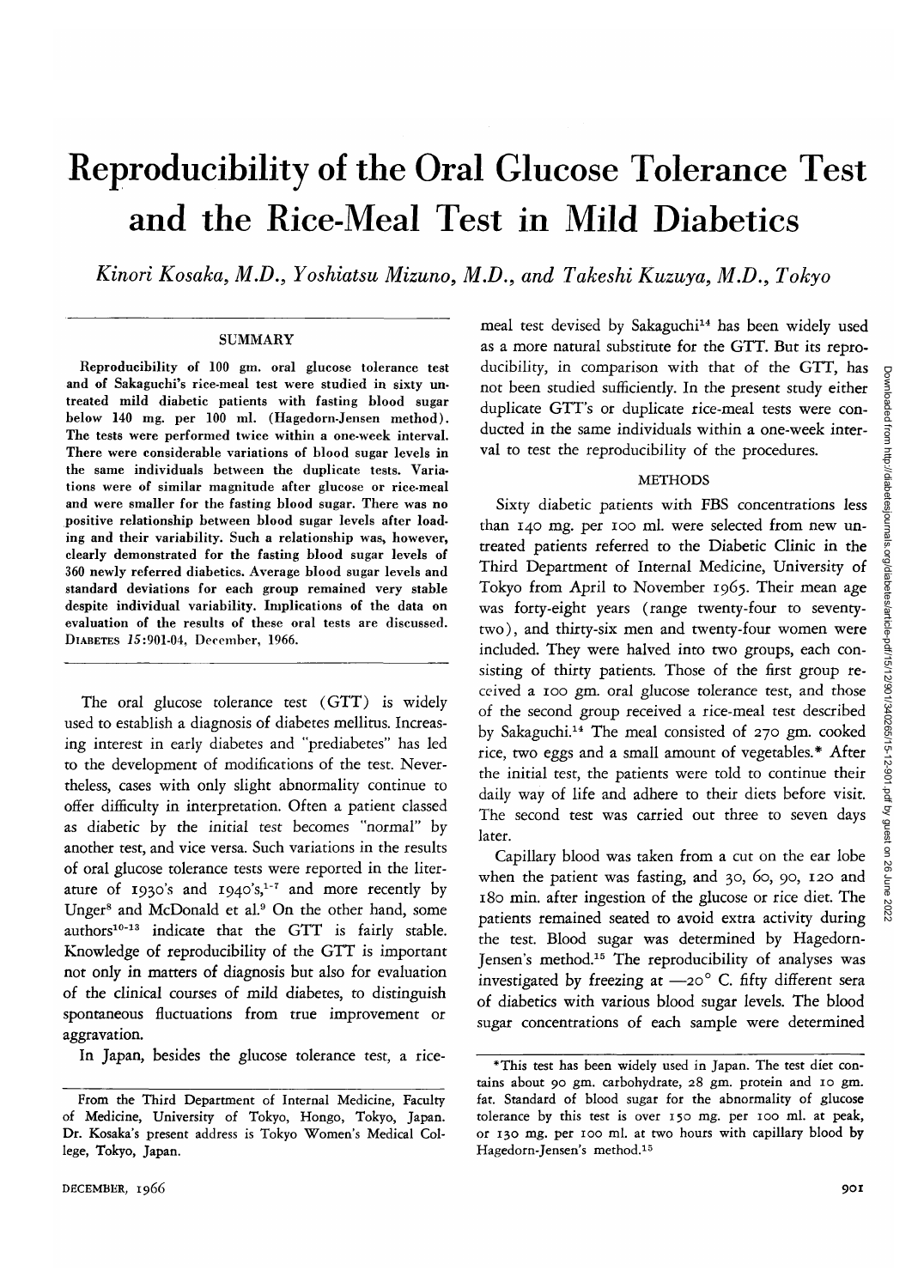on two different days, the mean difference of which was 3.1 mg. per 100 ml. Accordingly, differences of blood sugar levels much exceeding this value are judged significant.

For comparison of variabilities of fasting blood sugar levels, data were used also from 360 diabetic patients in whom during the period from April 1962 to November 1965, two fasting blood sugar analyses had been made within one week before initiation of treatment.

## RESULTS

# (1) *Reproducibility of the oral glucose tolerance test and the rice-meal test.*

Blood sugar values obtained in duplicate glucose or rice-meal tests are shown in figures 1 and 2. In general, there were considerable variations between corresponding blood sugar levels of the first and second tests after loading with both glucose and rice meal. Differences of corresponding blood sugar levels (i.e., blood sugar level of the second test minus that of the first test) ranged from —19 mg. to 18 mg. per 100 ml. at fasting and



PIG. I. Reproducibility of 100 gm. oral glucose tolerance tests in thirty mild diabetics. The test was repeated on the same individual within one week. The left end of each line represents the result of the first test and the right end represents that of the second test of the same subject.



FIG. 2. Reproducibility of Sakaguchi's rice-meal test in thirty mild diabetic patients. The test was repeated twice on the same individual within one week. The left end of each line represents the result of the first test and the right end represents that of the second test of the same subject.

from  $-78$  to 84 mg. per 100 ml. at 1, 2 and 3 hr. after glucose or meal. Standard deviations of the blood sugar differences were similar in both tests and approximately  $\pm$  15 mg. per 100 ml. at fasting and  $\pm$  25 to  $\pm$  50 mg. per 100 ml. after loading (table 1). In view of the variability of individual cases, it is noteworthy that the mean blood sugar curves of each group were in close agreement between the first and the second tests, the difference being in the range of the errors of blood sugar determinations (table 1).

# (2) *The variability of fasting blood sugar of diabetic patients.*

The two successive fasting blood sugar levels of freshly referred diabetic patients determined within a one-week interval are shown in figure 3. The variation appears wider for those cases who had higher concentrations. This is in contrast to the variation of blood sugar levels of similar height after both types of tolerance tests. Herein the variability is nearly the same independent of blood sugar levels (figure 4).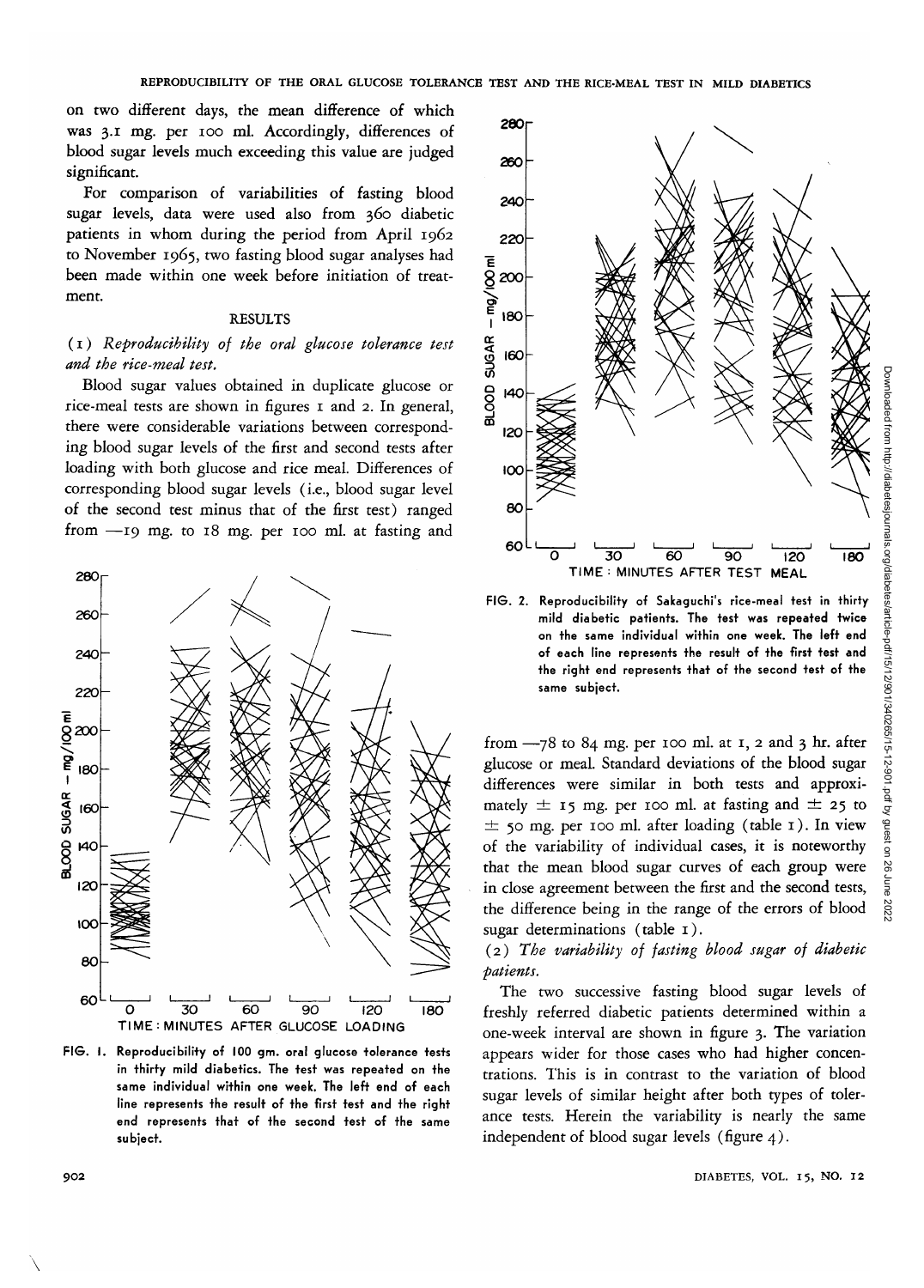## TABLE 1

Means and standard deviations of blood sugar levels and of differences between corresponding blood sugar values (the value of the second test minus that of the first test)<br>in duplicate 100 gm, oral glucose tolerance tests and duplicate 100 gm. oral glucose tolerance tests Sakaguchi's rice-meal tests

|                                    | (a) 100 gm. oral glucose tolerance test  |                        |                                                                            |
|------------------------------------|------------------------------------------|------------------------|----------------------------------------------------------------------------|
| Time<br>after<br>glucose<br>(min.) | Blood sugar<br>$(mg. / 100 \text{ m}$ .) | First test Second test | Blood sugar<br>difference<br>second-<br>first<br>$(mg. / 100 \text{ ml.})$ |
| 0                                  | $106.7 + 11.66$                          | $108.3 + 13.81$        | $1.6 + 11.47$                                                              |
| 30                                 | $196.6 + 27.25$                          | $199.4 \pm 27.71$      | $2.8 + 19.96$                                                              |
| 60                                 | $206.1 \pm 38.93$                        | $207.9 + 51.40$        | $1.8 + 32.32$                                                              |
| 90                                 | $176.4 \pm 38.05$                        | $176.6 + 42.88$        | $0.2 + 28.10$                                                              |
| 120                                | $170.8 \pm 57.75$                        | $170.2 + 57.69$        | $-0.6 \pm 32.88$                                                           |
| 180                                | $142.2 + 43.47$                          | $134.2 + 42.88$        | $-8.0 + 40.44$                                                             |

(b) Sakaguchi's rice-meal test

|         |                   |                           | Blood sugar      |
|---------|-------------------|---------------------------|------------------|
| Time    |                   |                           | difference       |
| after   | Blood sugar       |                           | second-          |
| glucose |                   | First test Second test    | first            |
| (min.)  |                   | $(mg. / 100 \text{ ml.})$ |                  |
| 0       | $115.1 + 15.30$   | $116.3 + 15.28$           | $1.2 + 9.71$     |
| 30      | $174.8 + 25.57$   | $175.0 + 27.77$           | $0.2 + 30.67$    |
| 60      | $201.9 + 37.03$   | $200.9 + 35.70$           | $-1.0+36.92$     |
| 90      | $189.7 \pm 38.51$ | $187.3 + 40.46$           | $-2.4 \pm 27.26$ |
| 120     | $173.7 \pm 36.73$ | $167.7 + 38.92$           | $-6.0 \pm 29.60$ |
| 180     | $145.1 \pm 30.49$ | $142.8 \pm 32.53$         | $-2.3 + 31.40$   |
|         |                   |                           |                  |

#### DISCUSSION

The oral glucose tolerance test is of special importance for the diagnosis of mild diabetes for it may be the sole means of detection. The present data, obtained from mild diabetics, reveal that neither the oral glucose tolerance or the rice-meal test gives satisfactorily reproducible results. The subjects who showed very similar responses to duplicate tests were few. Variations were of approximately the same magnitude for both the glucose tolerance test and the rice-meal test.

The lack of good reproducibility in oral glucose tolerance test was reported in early literature soon after the introduction of blood sugar determination as a routine test in clinical medicine.<sup>1-5,10-12</sup> More recently Unger,<sup>8</sup> conducting duplicate two-hour glucose tolerance tests in forty-nine apparently normal subjects, demonstrated fairly wide variations in two-hour blood sugar in about half of the subjects. A large scale study of repeated oral glucose tolerance tests in 443 prisoners was recently reported also by McDonald et al.<sup>9</sup> In this study, six tests repeated on the same individuals revealed considerable variations over a one-year period.

The results of glucose tolerance tests may be affected by many factors, among which are the amount and composition of the diet, particularly the amount of carbo-



determined repeatedly within one-week interval.



duplicate 100 gm. oral glucose tolerance tests or duplicate Sakaguchi's rice-meal tests. Blood sugar values of different time points after loading are pooled.

hydrate, the time of fasting period, and certainly other unmeasured physiological and psychic factors which could influence the gastrointestinal motility, intestinal absorption, and various phases of blood sugar regulation. In the present study, the two tests were performed within one week, in hopes to minimize the differences in metabolic states. As the patients were ambulatory, their diet was not strictly controlled.

In view of the Japanese dietary habit and from individual questioning, it is unlikely that the carbohydrate content of their diets was lower than 250 gm., or altered between the two tests. It has been reported that